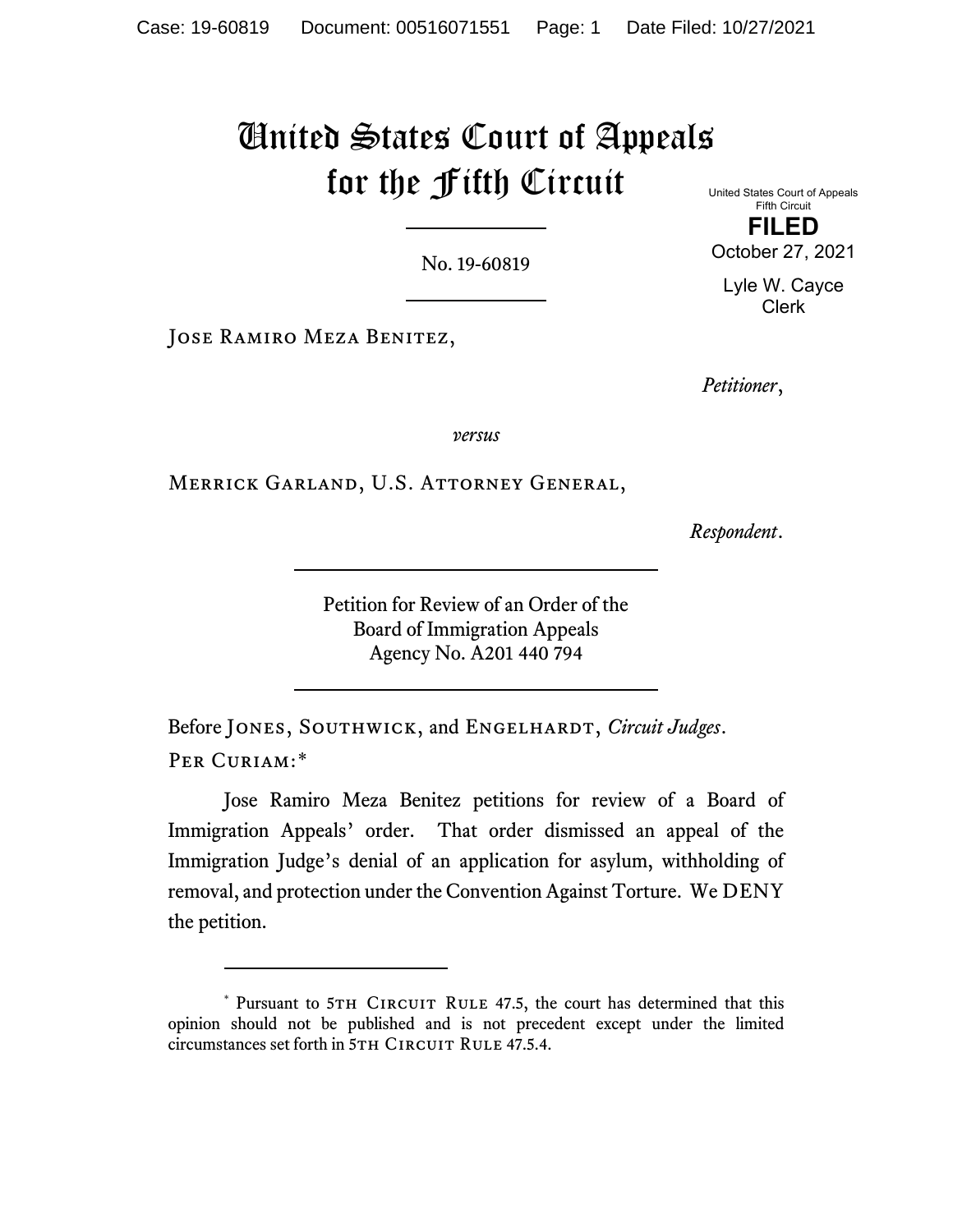# FACTUAL AND PROCEDURAL BACKGROUND

Meza Benitez is a native and citizen of Honduras who was born a male but identifies as a female. After traveling through Mexico and unsuccessfully seeking asylum there, Meza Benitez applied for admission to the United States through a port of entry in south Texas in November 2018. Petitioner was detained by immigration officials shortly thereafter.

On January 8, 2019, Meza Benitez had a credible-fear interview by telephone with an asylum officer through the assistance of a translator. During the interview, Meza Benitez discussed instances of harm and threats of future harm by an uncle and cousins and expressed fear for life and limb if returned to Honduras. The asylum officer determined that Meza Benitez had suffered past persecution on account of a protected ground and had a credible fear of future persecution in the event of a return to Honduras.

After this interview, immigration officials served Meza Benitez with a notice to appear for removal proceedings based on

a charge of inadmissibility because of a lack of valid entry documents. On March 15, 2019, Meza Benitez appeared with counsel, conceded removability as charged, and simultaneously submitted an application for asylum, withholding of removal, and protection under the Convention Against Torture. Also submitted was petitioner's personal statement. The Immigration Judge accepted the documents and set a date for a merits hearing.

At the merits hearing on April 18, 2019, Meza Benitez testified and introduced documentary evidence. The testimony described three instances of past harm. The first occurred in January 2016. An uncle raped and beat petitioner, then said to "get well and become a man." The second incident was in March 2017 when this same uncle came to Meza Benitez's apartment, threw petitioner to the ground and committed a rape, then attempted to cut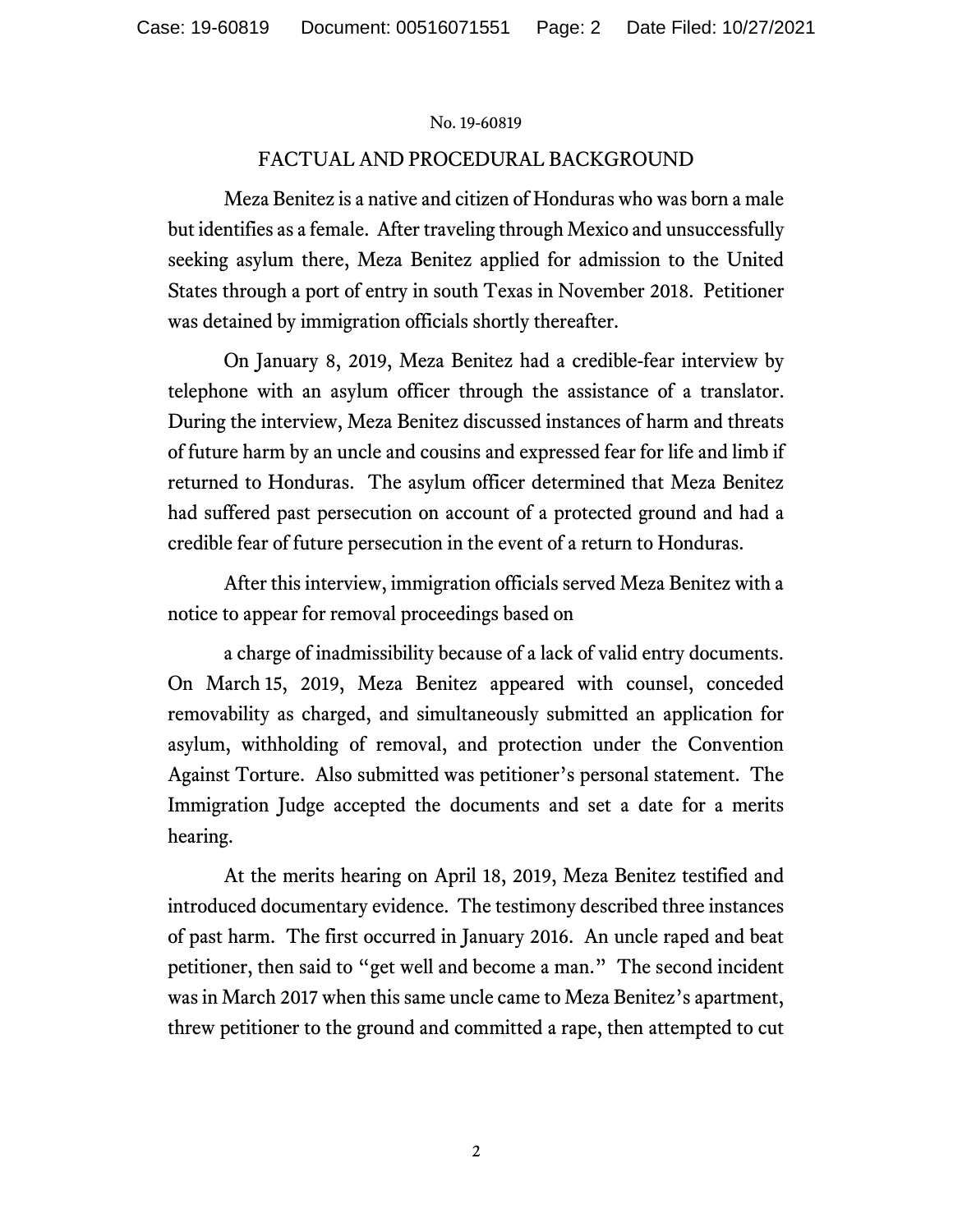off petitioner's penis. The final incident about which Meza Benitez testified was in November 2017. At that time, police-officer cousins publicly beat petitioner with their police batons while in uniform. Further, Meza Benitez testified that the uncle and cousins threatened future harm and insisted no report of the incidents be made to police. Meza Benitez also testified that relocation within Honduras would be dangerous because of pervasive police corruption, the risk that family members might move to the same city that Meza Benitez might relocate to, and the presence of gang members. Meza Benitez's documentary evidence included reports detailing discrimination and violence against transgender individuals in Honduras.

The Immigration Judge issued an oral decision denying asylum, withholding of removal, and protection under the Convention Against Torture for two reasons. First, the Immigration Judge found that Meza Benitez was not credible because of two "significant" and "glaring" inconsistencies between the testimony given in immigration court and petitioner's statements to the asylum officer. Second, the Immigration Judge found that the claims failed regardless of credibility.

The BIA affirmed both findings. It began by summarizing the Immigration Judge's credibility analysis, added that Meza Benitez "also omitted to inform the asylum officer about the violent rapes," and then affirmed the adverse credibility finding. It then affirmed the "alternate holding" that Meza Benitez did not meet several dispositive burdens for asylum, withholding of removal, and protection under the Convention Against Torture.

Meza Benitez filed a petition for review in this court. The Government filed an unopposed motion to remand the case to the BIA for reconsideration of all six legal issues raised in Meza Benitez's petition for review. We carried that motion with the case.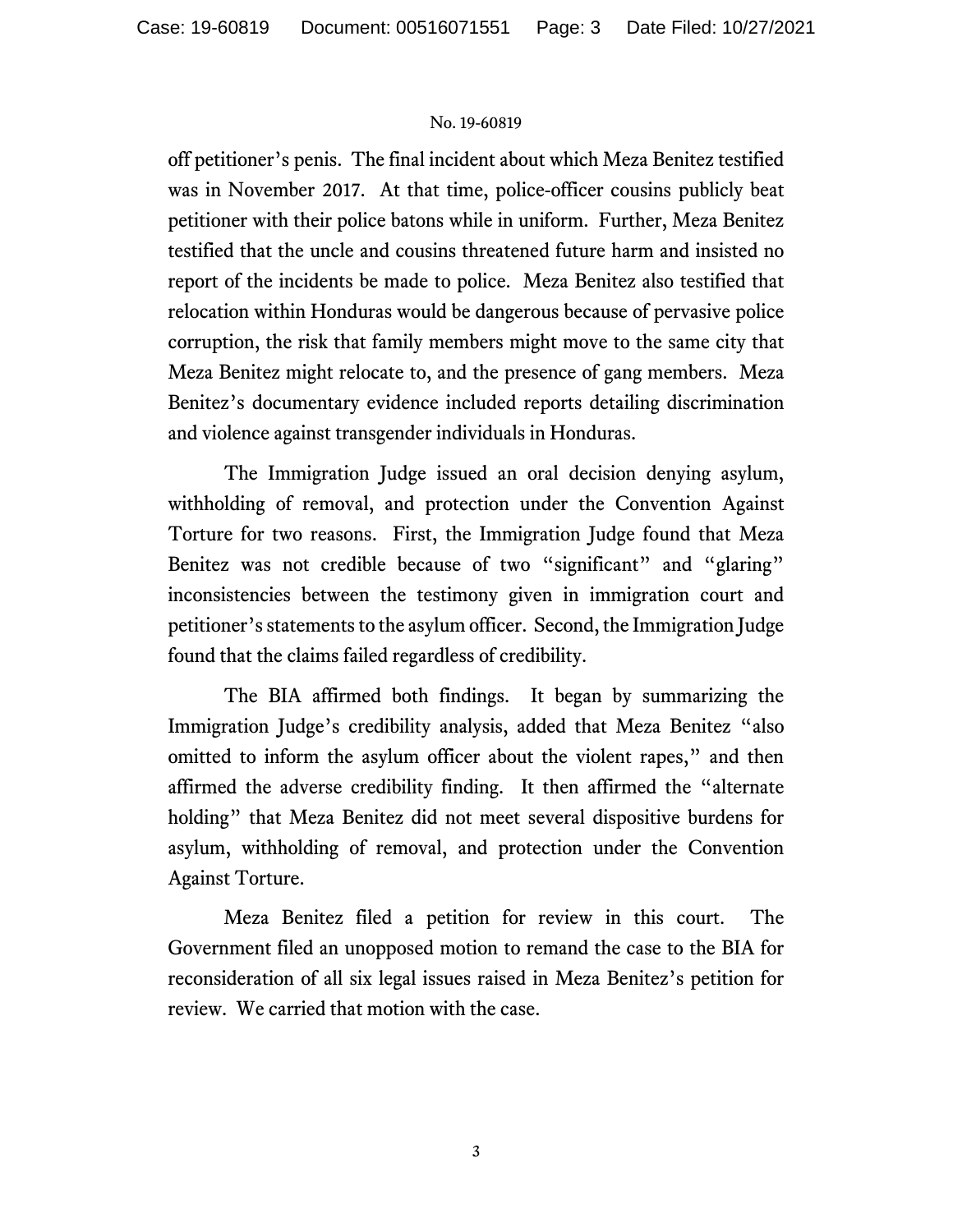## DISCUSSION

We begin with the Government's unopposed motion to remand to the BIA. Were we to grant it, nothing more need be said in this opinion. The motion was filed on July 14, 2021, well after completion of briefing and submission of the case to the court for resolution. The motion did not identify any court precedent, statute, or regulation postdating the BIA's decision, or any change in country conditions that needed to be considered. It simply asked for the BIA to be given an opportunity to reconsider its earlier ruling. A majority of this panel concludes that a motion to remand filed at so late a date needs a more compelling basis than has been offered here.

Meza Benitez's petition raises six issues. We conclude that review can be resolved by first examining whether substantial evidence supports the BIA's adverse credibility determination. We then analyze whether Meza Benitez can meet the burdens of proof on each claim.

Our review is principally of the BIA's decision, but we may consider the Immigration Judge's decision to the extent it "ha[d] some impact on the BIA's decision." *Wang v. Holder*, 569 F.3d 531, 536 (5th Cir. 2009). We review the BIA's legal determinations *de novo* and factual findings for substantial evidence. *Ghotra v. Whitaker*, 912 F.3d 284, 287–88 (5th Cir. 2019). An adverse credibility determination is a factual finding which cannot be reversed unless the evidence would compel a reasonable factfinder to conclude that the applicant's testimony was credible. *Id.*

Here, the Immigration Judge based an adverse credibility finding on two inconsistencies. First, Meza Benitez testified about being beaten and raped by the uncle in January 2016 and again in March 2017. The Immigration Judge found this testimony inconsistent with petitioner's mentioning only the March 2017 attack to asylum officers. Second, regarding

4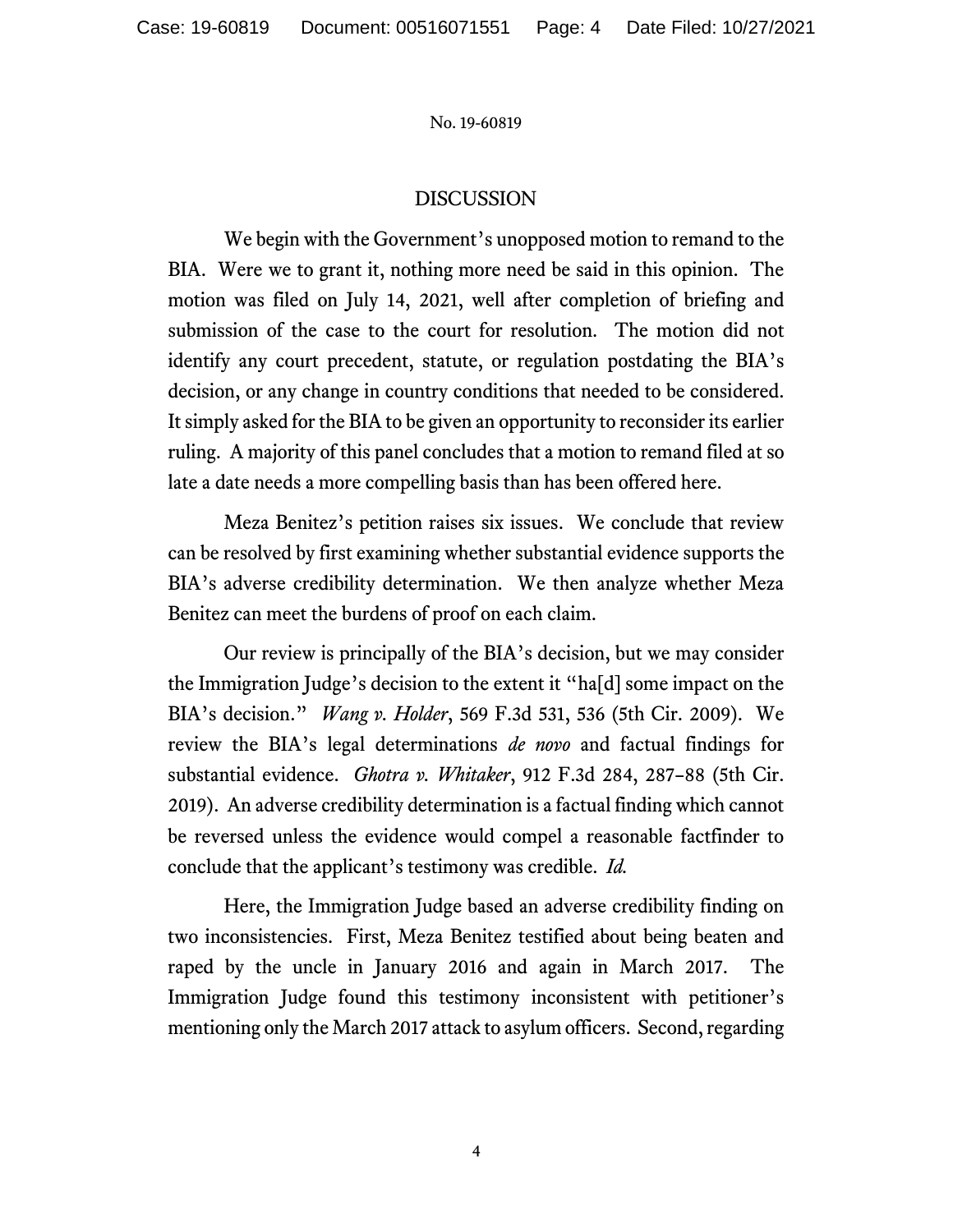the March 2017 attack, Meza Benitez testified that 15 people attended a birthday celebration at petitioner's apartment; that the uncle arrived when Meza Benitez and a neighbor were in the apartment; that the uncle insulted Meza Benitez, then raped and tried but failed to cut off petitioner's penis. Construing Meza Benitez's testimony as indicating that the attack occurred "during a birthday dinner," the Immigration Judge found this testimony to be inconsistent with earlier statements to the asylum officer that petitioner was sleeping when the uncle began his attack.

Based on these two inconsistencies, the Immigration Judge found that Meza Benitez was not credible. On appeal, the BIA summarized the inconsistencies that the Immigration Judge identified, added that Meza Benitez "also omitted to inform the asylum officer about the violent rapes," and concluded that it found "no clear error" in the Immigration Judge's analysis. It then affirmed the adverse credibility determination.

In reviewing this decision, we apply the principle that an "IJ may rely on *any* inconsistency or omission in making an adverse credibility determination as long as the 'totality of the circumstances' establishes that an asylum applicant is not credible." *Lin v. Mukasey*, 534 F.3d 162, 167 (5th Cir. 2008) (quoting 8 U.S.C. § 1158(b)(1)(B)(iii)). Still, the determination "must be supported by specific and cogent reasons derived from the record." *Wang v. Holder*, 569 F.3d 531, 537 (5th Cir. 2009)(quoting *Zhang v. Gonzales*, 432 F.3d 339, 344 (5th Cir.2005)).

Meza Benitez makes two arguments about the adverse credibility finding. First is that the determination is not supported by substantial evidence. That argument included that the Immigration Judge's analysis, which the BIA incorporated, reflects an incomplete reading of the record and that the hearing testimony is reconcilable with statements to the asylum officer. The second argument is that the Immigration Judge (and by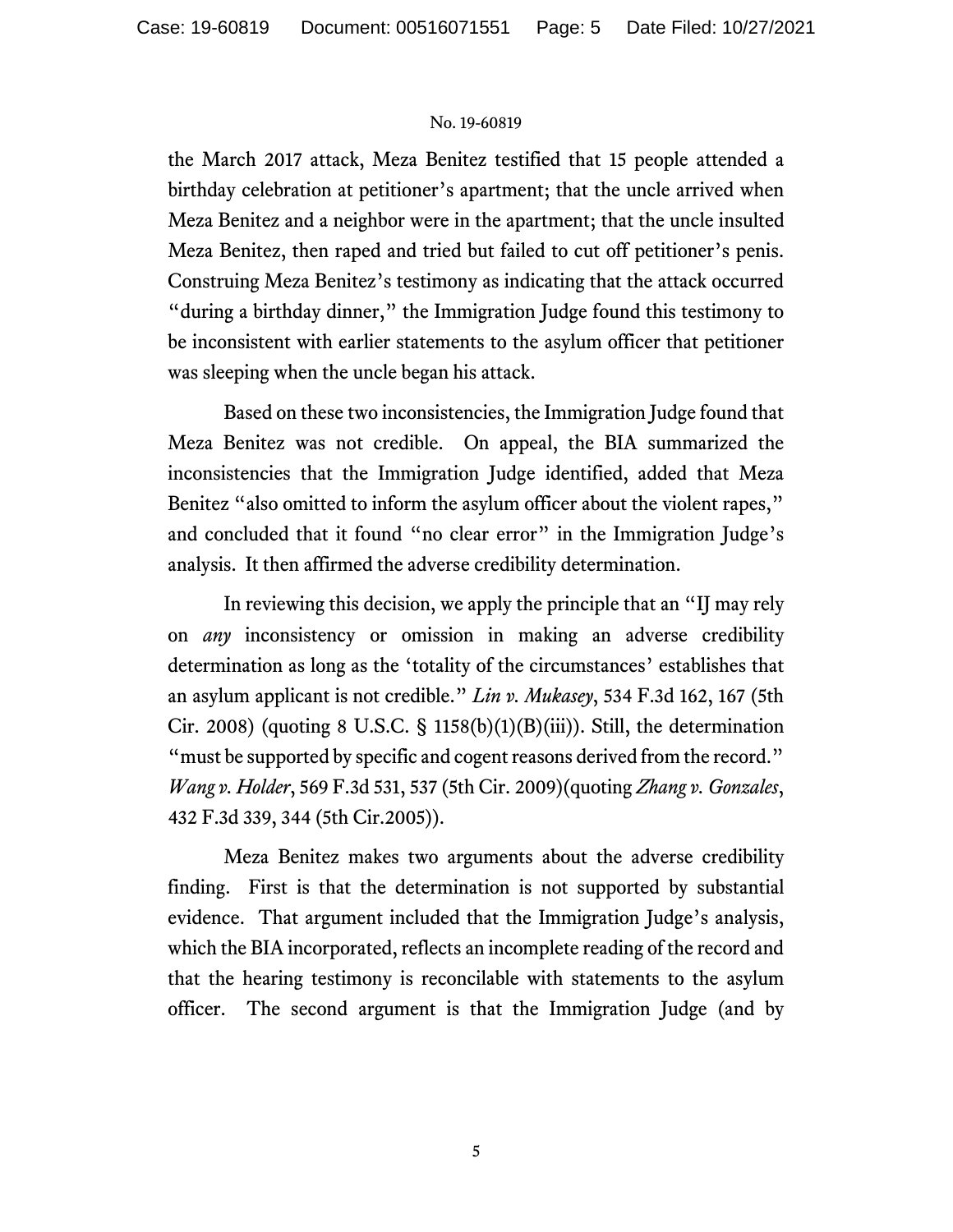extension, the BIA) erred by failing to provide an opportunity to clarify apparent inconsistencies.

Arguably, at least one of the BIA's factual findings underlying the adverse credibility determination seems based on a selective reading of the record. Although Meza Benitez told the asylum officer that the uncle made three threats but harmed petitioner only once, petitioner also told the asylum officer moments later that the March 2017 altercation was "the second time" that the uncle threatened and injured petitioner. The Immigration Judge and BIA did not refer to the second statement, which somewhat supports that Meza Benitez's statements were internally inconsistent but aligned overall with the later testimony that the uncle twice injured petitioner. Nevertheless, in light of the other inconsistency, this argument does not compel a finding that Meza Benitez is credible.

Meza Benitez also argues that it is understandable that a 19-year-old transgender individual would not explain in detail the uncle's sexual crimes. The first time a rape was alleged was in the asylum application and supporting documents filed in March 2019, two months after the credible-fear interview in January. It is plausible that Meza Benitez's trauma, fear, and youth caused the omission of these allegations from the statements during the credible fear interview, but it is also plausible that they were added to bolster the asylum application.

Finally, Meza Benitez argues that the Immigration Judge legally erred by failing to give an opportunity to clarify the inconsistencies. We agree with a prior panel's holding that an "IJ is not required to give an applicant the opportunity to explain inconsistencies before reaching an adverse credibility determination." *Singh v. Garland*, 850 F. App'x 920, 920 (5th Cir. 2021).

The BIA's explanation provided "specific and cogent reasons derived from the record" for finding that Meza Benitez was not credible. *See Avelar-Oliva*, 954 F.3d at 764 (quoting *Wang*, 569 F.3d at 537). Though we uphold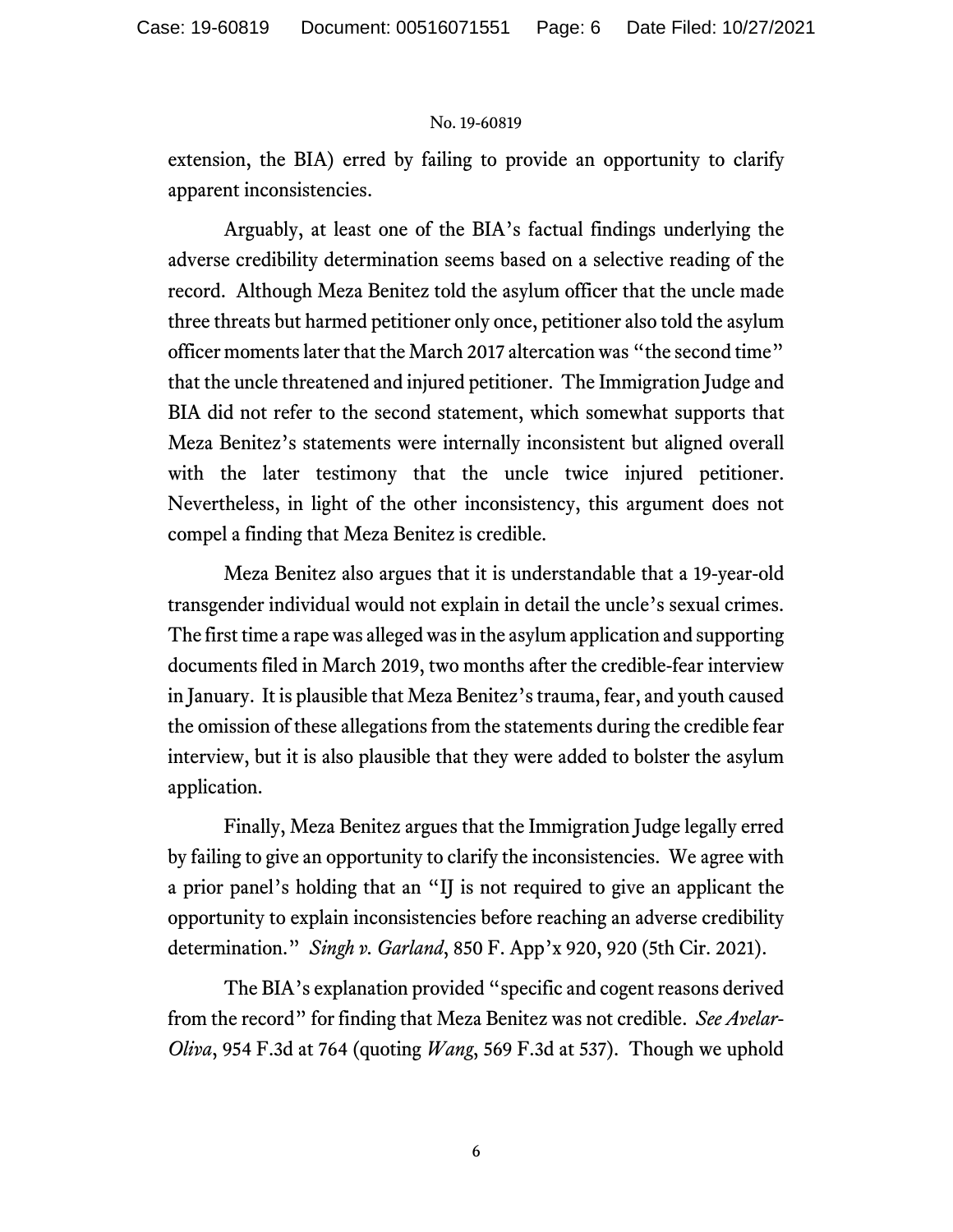the adverse credibility finding, we still must decide if relief was properly denied.

Neither the BIA nor the Immigration Judge explicitly stated that the adverse credibility determination was dispositive of Meza Benitez's requests for asylum, withholding of removal, or protection under the Convention Against Torture. After finding two significant inconsistencies, the immigration judge stated that Meza Benitez was not credible but did not at that point deny relief. Instead, the immigration judge then explained why no right to asylum had been shown. The BIA later stated that it found no clear error in the adverse credibility finding and affirmed the finding. The BIA also then considered the alternate holdings that a right to asylum was not shown. That makes this case distinguishable from others in which the BIA explicitly recognized that the adverse credibility determination was dispositive. *See, e.g.*, *Avelar-Oliva*, 954 F.3d at 762; *Ghotra*, 912 F.3d at 288–89. We therefore examine the rest of the evidence.

Meza Benitez sought asylum. To qualify, Meza Benitez had to be a "refugee." 8 C.F.R. § 1208.13(a). A refugee is an individual who is unable to return to a home country "because of persecution or a well-founded fear of persecution on account of race, religion, nationality, membership in a particular social group, or political opinion." 8 U.S.C. § 1101(a)(42)(A). Important in this case, past persecution must be by the government or by individuals or groups that the government is unable or unwilling to control. *Tesfamichael v. Gonzales*, 469 F.3d 109, 113 (5th Cir. 2006). [1](#page-6-0) Well-founded fear of persecution, *i.e*., future persecution, requires similar proof. *Id.*

<span id="page-6-0"></span><sup>&</sup>lt;sup>1</sup> The BIA's opinion and Meza Benitez's brief cite the Attorney General opinion in the *Matter of A-B*-, 27 I. & N. Dec. 316 (Att'y Gen. 2018), relating to the standard for whether a government is "unwilling or unable" to prevent persecution. Some circuit courts of appeal rejected that decision as being arbitrary and capricious, *see, e.g., Grace v. Barr*, 965 F.3d 883, 900 (D.C. Cir. 2020), while we upheld it as being consistent with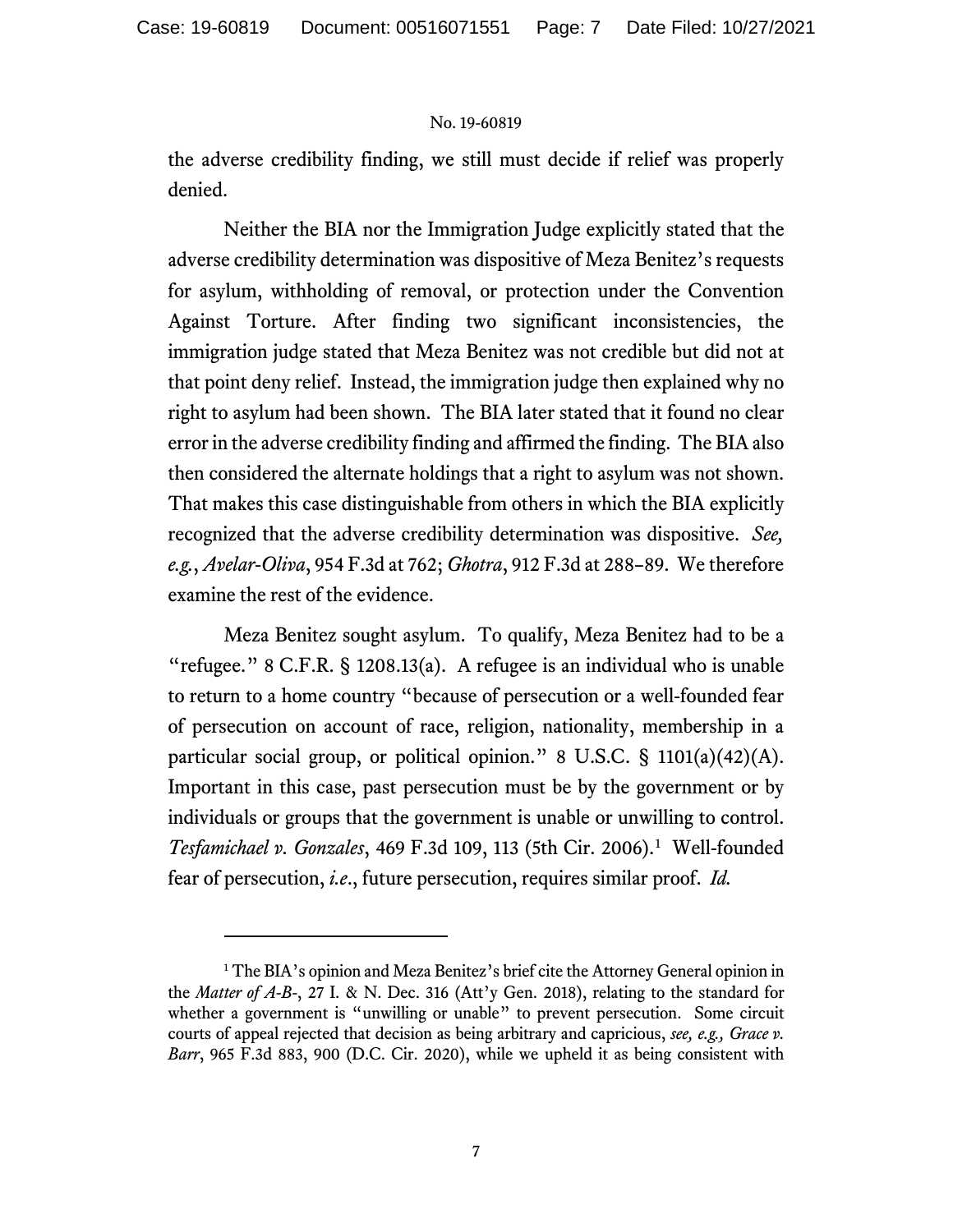Consequently, Meza Benitez must prove either past persecution on account of one of the five statutory grounds or a well-founded fear of persecution in the future due to one of those grounds. The statutorily protected ground must be "at least one central reason" for the harm. *Sharma v. Holder*, 729 F.3d 407, 411 (5th Cir. 2009) (quoting 8 U.S.C.  $§ 1158(b)(1)(B)(i).$ 

The BIA found that Meza Benitez failed to show persecution on account of a protected ground. We agree that the burden to prove persecution was not satisfied in the absence of credible testimony. The documentary evidence shows that discrimination and violence against transgender individuals in Honduras is real, but it does not compel a finding that Meza Benitez was persecuted.

The BIA also found that Meza Benitez failed to show an inability to relocate within Honduras. Petitioner argues that the burden was on the Government to show that relocation was reasonable because of the offered evidence of "past persecution and persecution by the Honduran police." A regulation is cited as authority, which places the burden on the Government if the applicant shows past persecution or a well-founded fear of future persecution by a foreign government or government-sponsored group. *See* 8 C.F.R. § 1208.13(3)(i)–(ii). The documentary evidence, which is the only evidence because of the adverse credibility finding, does not compel a finding

statutory language, *see Gonzales-Veliz v. Barr*, 938 F.3d 219, 234 (5th Cir. 2019) (rejecting *Grace v. Barr*). Later, the Acting Attorney General concluded that *Matter of A-B-* left unaltered the prior standard for determining whether a government is unable or unwilling to provide protection. *Matter of A-B-*, 28 I. & N. Dec. 199, 213 (Att'y Gen. 2021). Regardless, a new Attorney General rescinded both prior Attorney General pronouncements. Instead, pending rulemaking, immigration judges and the BIA are to the follow precedent that predates the Attorney General's 2019 *Matter of A-B-* opinion. *Matter of A-B*-, 28 I. & N. Dec. 307, 309 (Att'y Gen. 2021). We have already held that *Matter of A-B-* left unchanged the prior law in the Fifth Circuit, *Gonzales-Veliz*, 938 F.3d at 233-34, and that is what we apply here.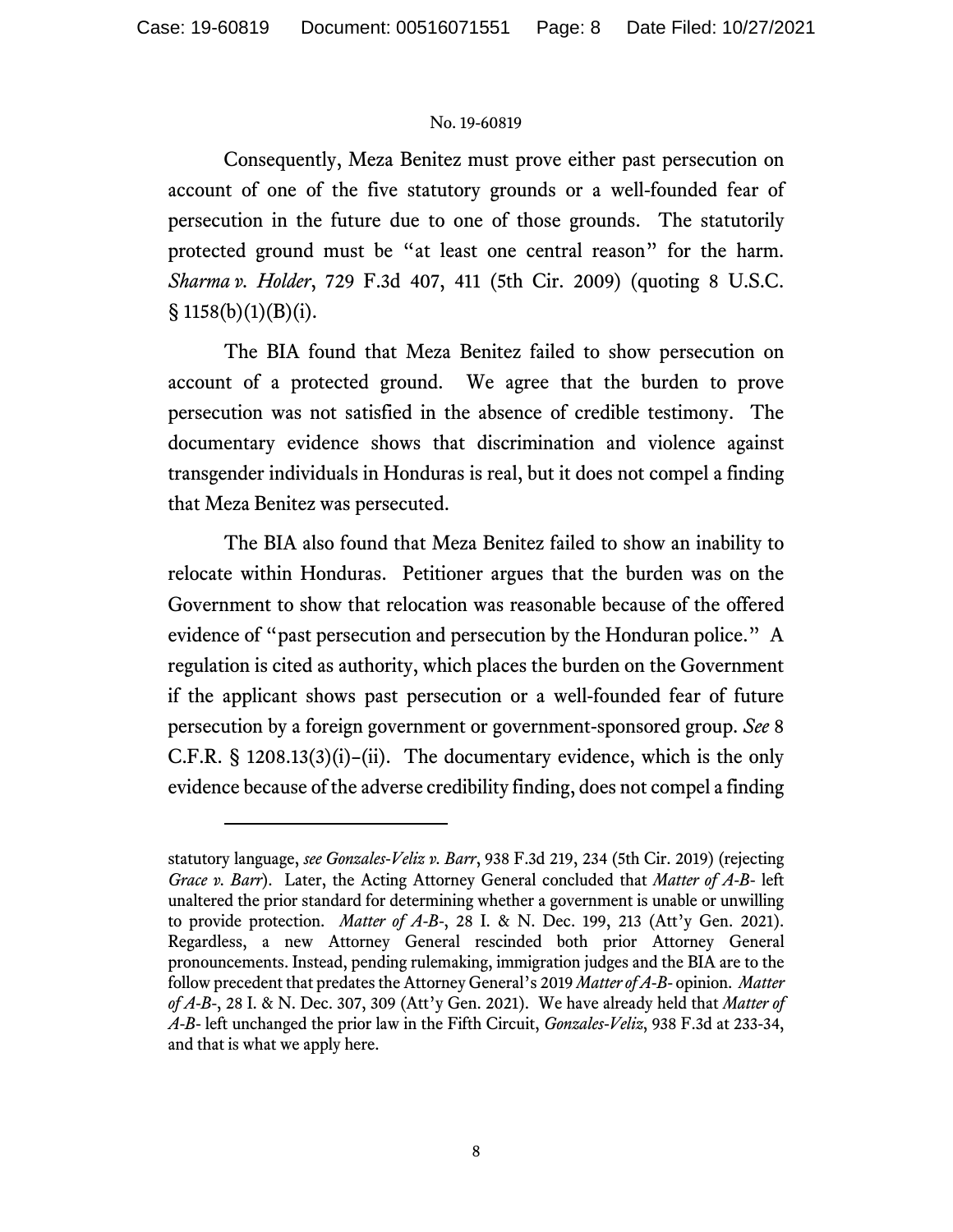that Meza Benitez was persecuted by a government or governmentsponsored group, which means that the burden was on petitioner to rebut the possibility of internal relocation. The BIA did not err by finding that Meza Benitez did not carry that burden.

The BIA also at least implicitly rejected the claim of a fear of future persecution in two ways. First, when it rejected the evidence that relocation was not feasible, it was addressing whether future persecution could be avoided. *See, e.g.*, *Eduard v. Ashcroft*, 379 F.3d 182, 189 (5th Cir. 2004). Specifically, "a finding of a well-founded fear of persecution is negated if the applicant can avoid persecution by relocating to another part of his home country." *Id.* Second, the BIA stated that the harm Meza Benitez suffered came from family, not from government, and there was no evidence that the government was unable or unwilling to protect petitioner from familial violence. That would apply to future persecution as well.

Meza Benitez therefore has not demonstrated an entitlement to reversal on the claim for asylum, whether based upon past persecution or a fear of future persecution.

Withholding of removal requires evidence that "the alien's life or freedom would be threatened in [the country of removal] because of the alien's race, religion, nationality, membership in a particular social group or political opinion." 8 U.S.C. § 1231(b)(3)(A). An applicant for withholding of removal under this section has the burden of establishing a "clear probability that [the applicant's] life or freedom would be threatened" on one of the enumerated grounds. *See Dayo v. Holder*, 687 F.3d 653, 658 n.3 (5th Cir. 2012). It necessarily follows that an applicant who cannot "establish the less stringent 'well-founded fear' standard of proof required for asylum relief" cannot make out a withholding of removal claim. *Id.* at 658–59 (quoting *Anim v. Mukasey*, 535 F.3d 243, 253 (4th Cir. 2008)). Accordingly, Meza Benitez's withholding of removal claim also fails.